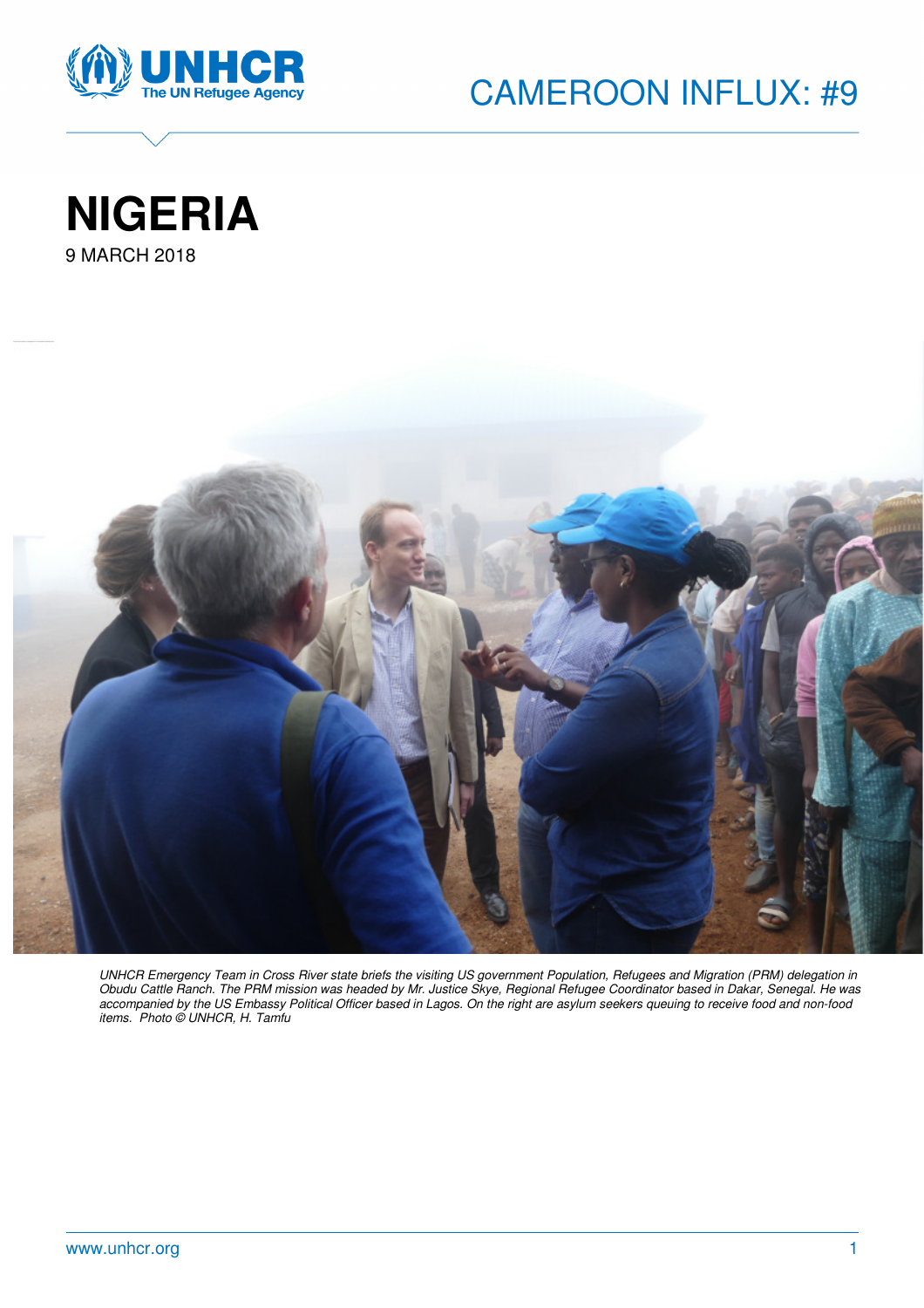

# **KEY HIGHLIGHTS**

From 1-8 March, **2,501** Cameroonian asylum seekers were registered in Kwande and Odukpani Local Government Areas (LGAs) in Benue state, bringing the total number registered so far to **20,291** individuals since the influx started in October 2017.

UNHCR commenced monitoring activities at border crossing points in Danare, Basua, Biaju, Abandiku and Apkarabong, Cross River state. The exercise will better enhance UNHCR's capacity to effectively monitor movements across multiple border entry points and facilitate the delivery of protection to those fleeing the crisis in Cameroon. The exercise is getting the support of local officials and village leaders as well as the Nigeria Immigration Service (NIS) and other relevant state security agencies.

## **LATEST DEVELOPMENTS**

As the crisis in the Anglophone regions continues, the Government of Cameroon has taken further measures including the extension of curfew in the North West region, restricting the movement of persons between 9:00 p.m. and 5:00 a.m daily for a period of one week starting 4 March. Meanwhile, as tensions continue to heighten, UNHCR partner Rhema Care reports that civilians - mainly women and children are arriving in Nigeria in search of safety and international protection.

#### **CONTEXT UPDATE**

On 8 March, officials of Cross River State allocated the land for the construction of a settlement in Okoja LGA to host up to 10,000 Cameroonian asylum seekers. This is part of commitments by Nigeria to support UNHCR move the asylum seekers about 50 kilometres away from the border in line with international protection principles. A joint team of UNHCR and state government officials including the Cross River State Land Commissioner was expected to visit the site on 9 March for a formal handover and proper demarcation to allow UNHCR begin the immediate construction of the ten-thousand capacity camp.

## **RESPONSE EFFORTS**

On 7 March, UNHCR and NCFMI conducted a joint mission to verify reports of the presence of asylum seekers in Akwa-Ibom state. During the visit, the team established the presence of asylum seekers that will be registered in the state later this month. This brings to four, the total number of states receiving Cameroonian asylum seekers in the wake of the ongoing crisis. The other states include Cross River, Benue and Taraba.

A UNHCR mission to Benue state has reported inadequate food, shelter, health care and education facilities in the two LGAs hosting asylum seekers; most of whom are women and children including unaccompanied and separated minors. The situation is reported to be dire as asylum seekers rely heavily on scarce local resources including insufficient food and public services. Locally available health facilities lack essential medicines and trained medical personnel, and asylum seekers are unable to cover the bills. Available education opportunities are also not affordable and food supply remains largely insufficient even though the State Emergency Management Agency (SEMA) has distributed food and non-food items.

In addition, findings from the February 14-18 Joint Multi-Sector Rapid Needs Assessment conducted in Obanliku, Etung, Ikom, Boki and Akamkpa LGAs, Cross River state, show that host communities are overstretched with their resources to continue providing shelter and assistance to the asylum seekers. Water sources are scarce and access to the existing resources limited. The assessment report says seventy five percent of asylum children are out of school and young men and women are getting increasingly frustrated as they struggle daily to make ends meet. The findings further predict that this may increase the risks of Sexual and Gender Based Violence (SGBV), criminality and disease if measures are not taken to intervene. The exercise gave UN agencies and other humanitarian actors a clearer picture of the emergency situation for better preparedness and interventions.